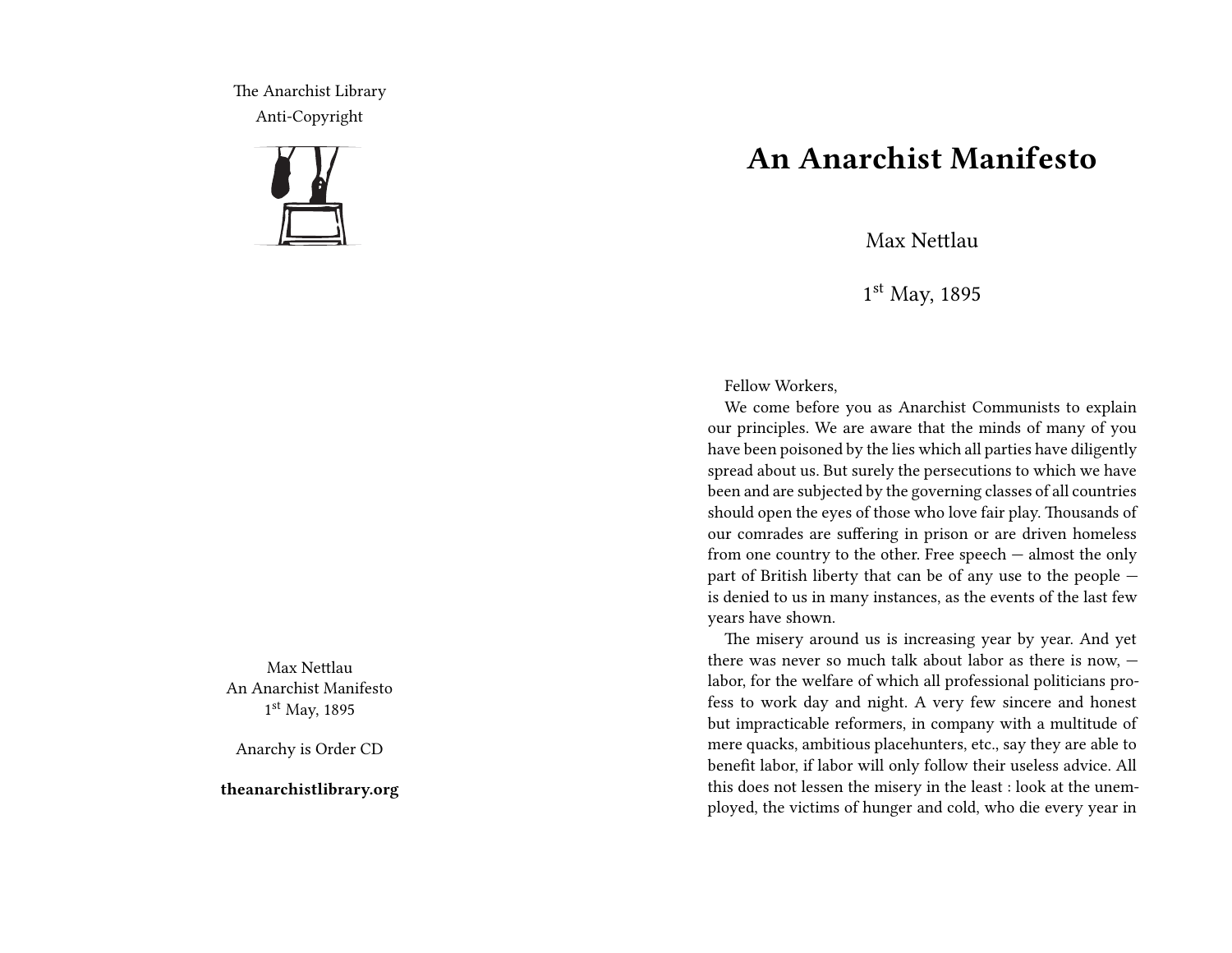the streets of our rich cities, where wealth of every description is stored up.

Not only do they suffer who are actually out of work and starving, but every working man who is forced to go through the same dreary routine day by day — the slavery and toil in the factory or workshop  $-$  the cheerless home, if the places where they are forced to herd together can be called homes. Is this life worth living? What becomes of the intellectual faculties, the artistic inclinations, nay, the ordinary human feeling and dignity of the greatest part of the workers? All these are warped and wasted, without any chance of development, making the wretched worker nothing but a human tool to be exploited until more profitably replaced by some new invention or machine.

Is all this misery necessary? It is not if you, the wealth producers, knew that there is enough and to spare of food and of the necessaries of life for all, if all would work. But now, in order to keep the rich in idleness and luxury, all the workers must lead a life of perpetual misery and exploitation. As to these facts we are all agreed; but as to the remedy most of you, unfortunately, have not given up trust in Parliament and the State. We shall explain how the very nature of the State prevents anything good coming from it. What does the State do? It protects the rich and their ill-gotten wealth; it suppresses the attempts of the workers to recover their rights, if these attempts are thought dangerous to the rich. Thus idle electioneering, labor politics etc. are not suppressed, but any effective popular demonstration, vigorous strikes as at Featherstone and Hull, Anarchist propaganda, etc., are suppressed or fought against by the vilest means. Moreover, the State pretending thereby to alleviate the sufferings of the poor, grants Royal Commissions on the Sweating System, the Aged Poor, on Labor in general, or select Committees on the Unemployed — which produce heaps of Blue Books, and give an opportunity to the politicians and labor leaders, "to show themselves off." And that is about all. If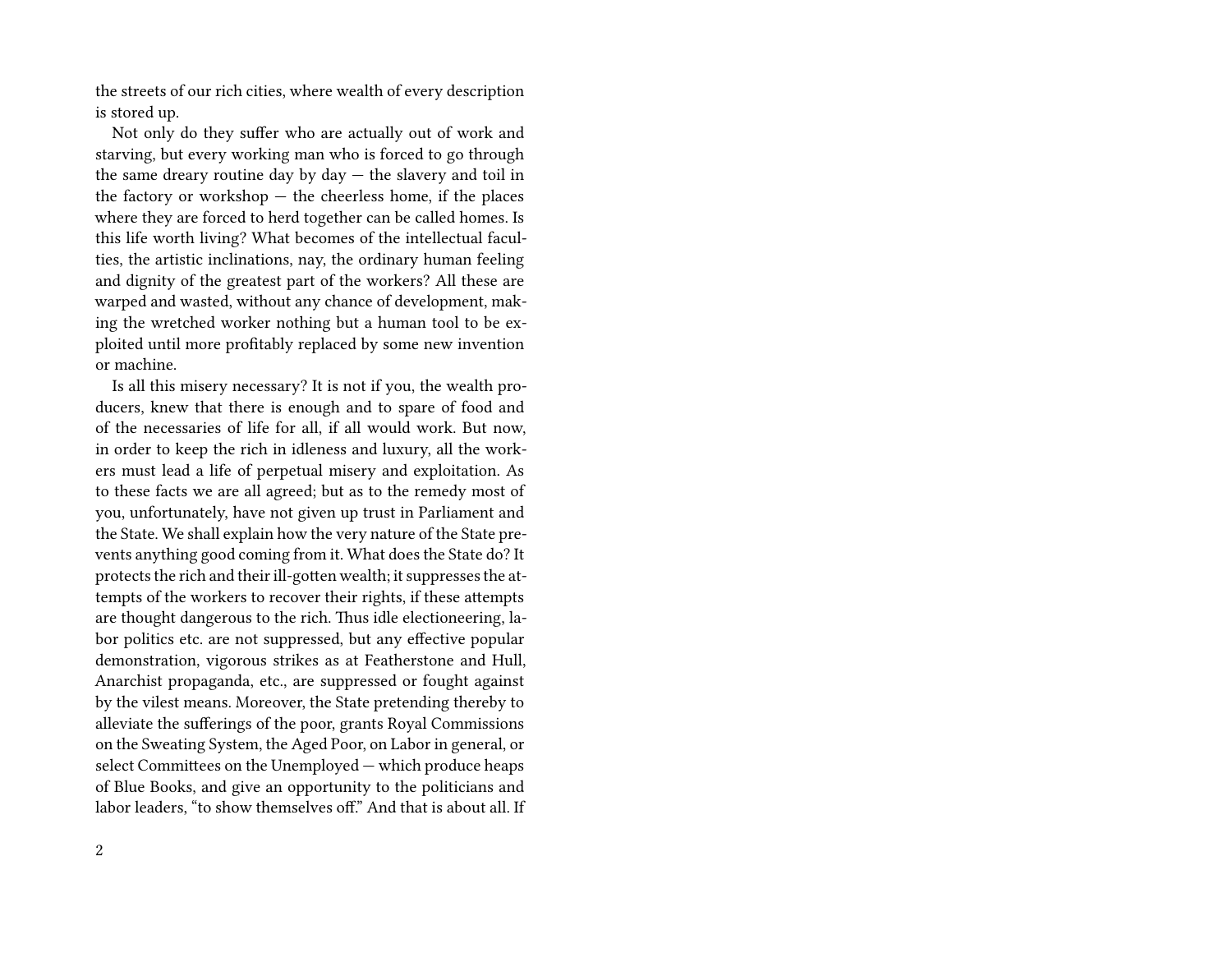new ground. There were rebels, and the last in this series those who wish not only to be free themselves but who saw that which before them men did not see so clearly, that to be free ourselves we must be surrounded by free men; that the slavery of the meanest human being is our own slavery. Those last rebels for freedom and progress are the Anarchists of all countries, and in solidarity with them we appeal to you.

Study our principles, our movement, and if they convince you join us in our struggle against authority and exploitation, for freedom and happiness for all.

London, May  $1<sup>st</sup>$ , 1895.

the workers demand more — there is the workhouse; and if not satisfied with that, the truncheons of the police and the bullets and bayonets of the soldiers face them: — not bread, but lead!

All political prisoners are of the same value: either they are not kept, even if it could be, or they involve social changes which can only be effected by a revolution, and not by mere votes cast in Parliament. This applies to the promises of Socialist candidates, even if it could be admitted that these candidates could remain uncorrupted by the demoralizing influence of Parliament.

There can be no true humanity, no true self-respect, without self- reliance. No one can help you if you do not help yourselves. We do not promise to do anything for you, we do not want anything from you, we only appeal to you to co-operate with us to bring about a state of society which will make freedom, well-being possible for all.

To do this efficiently, we must all be imbued with the spirit of freedom, and this — freedom, and freedom alone — is the fundamental principle of Anarchy.

Freedom is a necessary condition to, and the only guarantee of, the proper development of mankind. Nature is most beautiful when unfettered by the artificial interference of man. Wild animals are stronger and more harmoniously developed than their domesticated kind, which the exploiting mind of man makes mere instruments of profit by developing chiefly those parts of them which are of use to him. The same threatens to be the case with the human victims of exploitation, if an end is not put to the system which allows the rich and crafty exploiters to reduce the greater part of mankind to a position resembling that of domestic animals — working machines, only fit to do mechanically a certain kind of work, but becoming intellectually wrecked and ruined.

All who acknowledge this to be the great danger to human progress should carefully ponder over it, and if they believe that it is necessary to ensure by every means the free develop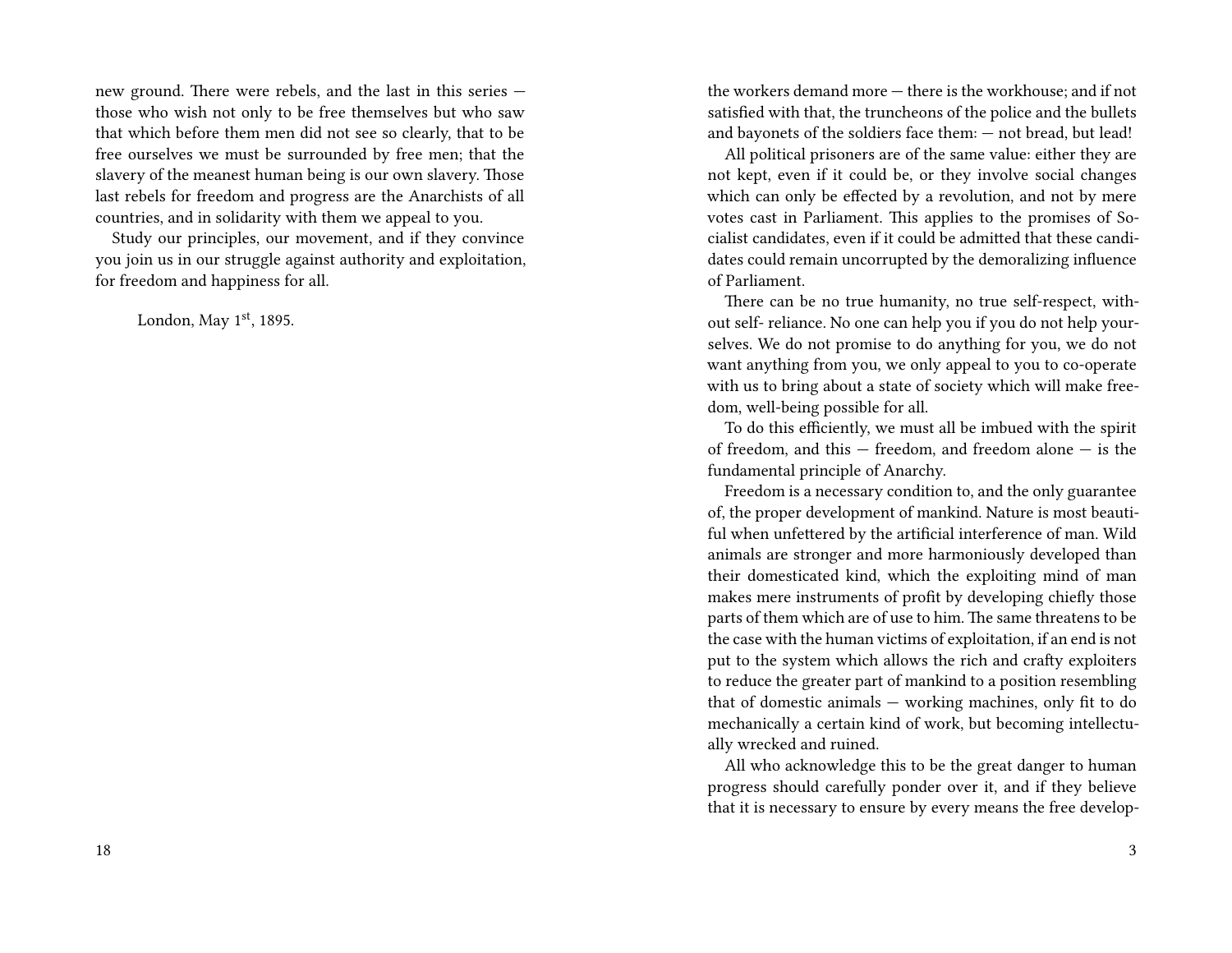ment of humanity, and to remove by all means every obstacle placed in its path, they should join us and adopt the principles of Anarchism.

Belief in and submission to authority is the root cause of all our misery. The remedy we recommend: — struggle unto death against all authority, whether it be that of physical force identical with the State or that of doctrine and theories, the product of ages of ignorance and superstition inculcated into the workers minds from their childhood — such as religion, patriotism, obedience to the law, belief in the State, submission to the rich and titled, etc., generally speaking, the absence of any critical spirit in face of all the humbugs who victimise the workers again and again. We can only deal here briefly with all these subjects, and must limit ourselves to touch only on the chief points.

Economic exploitation — the result of the monopolisation of the land, raw materials and means of production by the capitalists and landlords — is at the bottom of the present misery. But the system which produces it would have long ago broken down if it were not upheld on one hand by the State, with its armies of officials, soldiers and police — the whole machinery of government, in one word; and on the other hand by the workers themselves, who tamely submit to their own spoliation and degradation, because they think it right, owing to a superstitious belief in a divine providence inculcated by their masters, or because they desire, by sneaking means, to become exploiters themselves — an object which only one in a thousand can succeed in  $-$  or because they have not lost faith in political action or the capacity of the State to do for them that which they are too ignorant to do for themselves. Under these protections the rich classes are enjoying their spoil in safety and comfort.

It is evident that this system, if to be destroyed at all, must be attacked by the workers themselves, as we cannot expect those who profit by it to cut their own throats, so to say.

principle of every society with private property: "No property, no credit". To be benefited by money cheques, it would be necessary to possess some kind of portable or realisable property to be given in exchange for the cheques or to have them secured on. Nothing would be altered by them, they could simply perpetuate the worst evils of the present system in a more aggravated form. To the worker who has no property but his labor to dispatch of, in times when work is slack and labor therefore not in demand, they would offer no resource whatever, and he would still be obliged to suffer and to starve. To make the remedy proportionate to the evil proposed to be cured, it would be requisite to abolish all private property and make the land and all it contains, together with all the implements of production, common property  $-$  that is, to introduce Communism, where money and money cheques will have become equally useless.

As you will have seen, Anarchism does not preach anything contrary to the principles which have always inspired men to strive for freedom and right. It would indeed be absurd to try and impose something new upon mankind. No! Anarchism is nothing but the full acknowledgment of the realisation of the principle that freedom is at the root of sound natural development. Nature knows no outside laws, no external powers, and only follows her own inward forces of attraction or repulsion. Everything is the result of the existing forces and tendencies, and this result becomes again in turn the cause of the next thing following. In its childhood, humanity suffered from the ignorance of this cause, and suffers still by being trodden under the heel of imaginary celestial and human authority (both arising from the same sources — ignorance and the fear of the unknown). All progress has been made by fighting and defying authority. Great men in history — men who have done real work, that is, work useful for the progress of the human race by breaking and defying laws and regulations apparently made for everlasting time — showed mankind new roads, opened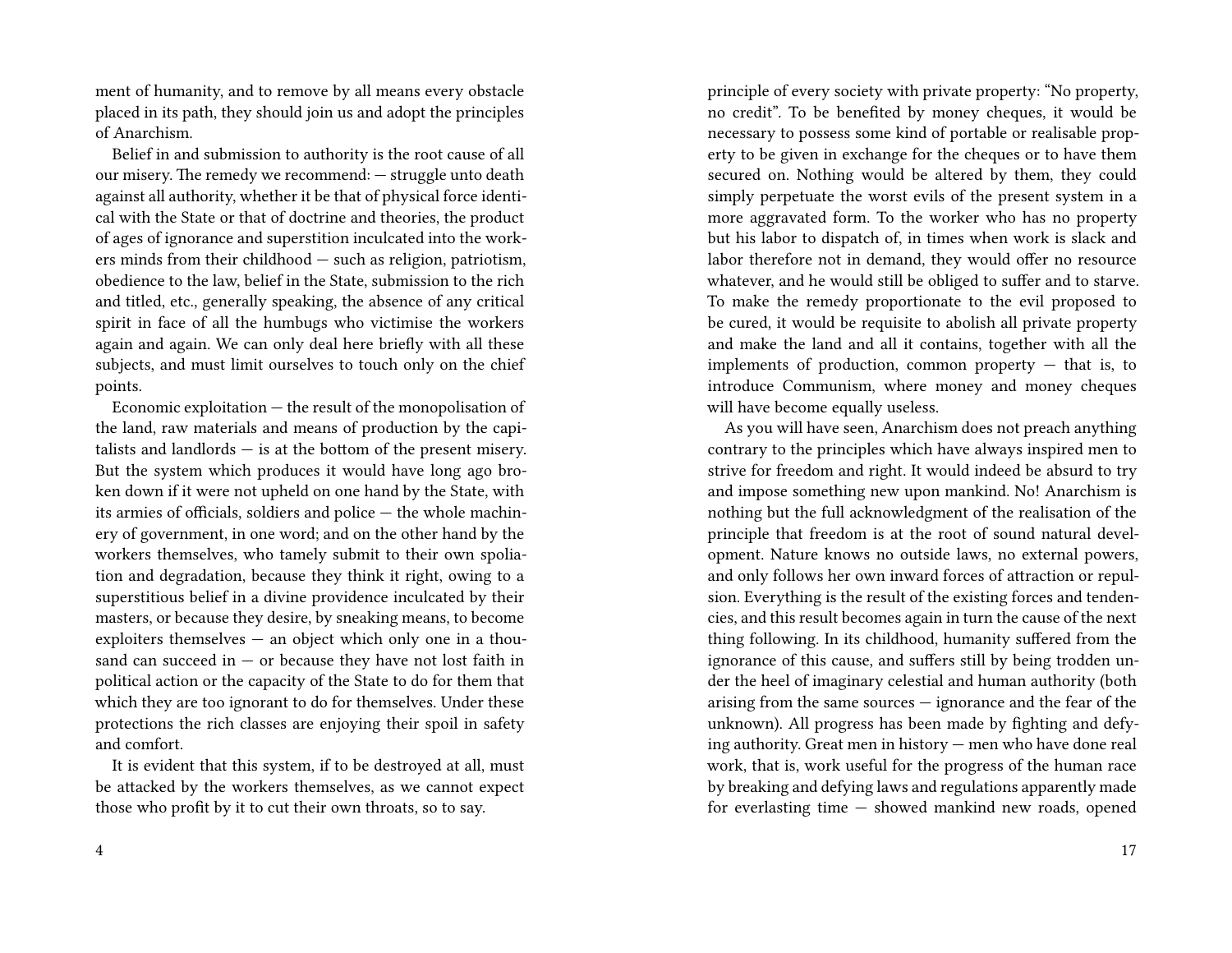We have no more belief in Trades Unions as such than in political action, yet we prefer those Unionists, who rely upon their own action to those who cry for State help. Our propaganda might sometimes use this question as a starting point.

The Co-operative movement can only benefit a few who remain unnoticed among the general misery. Productive Co-operation on a large scale would have to compete with capitalism, which ruthlessly cuts down wages and gets a supply of cheap labor from the unemployed. Co-operators would have to work on similar lines, those of the greatest possible exploitation of labor and that will be no remedy for the needs of labor, or they would be crushed by the capitalist competition, being in fact the first victims of a commercial crisis. Thus on a large scale Co-operation is impracticable, and those who take part in it in is present form are only too often estranged from the general labor movement. So we consider Co-operators as workers who are no essential factor in the coming struggle.

The meanest and most repulsive "friends" of the workers are the Teetotalers, Malthusianists, and the advocates of thrift and saving, who propound each his particular crochet as an infallible remedy for poverty. They want the workers to give up the small mites of, however adulterated and paltry, pleasure and enjoyment that are left to them. "Hypocrisy is the compliment vice pays to virtue", the proverb says, and the other parties make at any rate promises of better things, but these want to make life still more dreary and cheerless. Economically they are utterly wrong. If all were content to live as Coolies do, on a handful of rice per day, wages would be lowered by competition to the level of Coolie wages — a few pence per day. We want the standard of the workers' living raised, not lowered, and all the things to which these "friends" object to a real, full, human life.

We need not dwell on all the cranks who have cut and dried remedies like the Free Currency advocates, who ignore the

Many still consider the State a necessity. Is this so in reality? The State, being only a machine for the protection and preservation of property, can only obstruct freedom and free development, being bound to

keep up the law and every statute law is an obstacle to progress and freedom.

Laws are of two kinds. They are either simple formulae, derived from the obsevation of phenomena as the so-called laws of nature, the phrasing of which is open to revision with the progress of human know-ledge and the accumulation of fresh material to draw dedcutions from. No authority is required to enforce them, they exist; and every being arranges his conduct in conformity with his knowledge of their action. The phenomenon of fire burning is the result of such a natural law, and all pay attention to it though there is no policeman posted behind every match and fireplace. Here again Nature gives us an example of free development and Anarchy, and in a free society all social facts and necessities would be equally well recognised and acted upon.

But there is the other kind of law. That which is the expression of the will of an unsrupulous minority, who, owing to the apathy and ignorance of the majority, have been able to usurp the means of power and purport to represent the whole people at the time of the enaction of the laws.

The fact that a great number of persons is in favor of something is evidently no guarantee that it is right. Experience, on the contrary, shows that progress is usually brought about by individuals. New discoveries, new lines of human activity are first found and practised by a few, and only gradually adopted by the many. The majority that makes the laws or abides to them will almost always lag behind progress, and the laws made by it will be reactionary from the very beginning. How much more so as time proceeds and new progress is made!

Of course, progress itself laughs at the puny efforts of the usurpers of power to stop its triumphant march. But its apos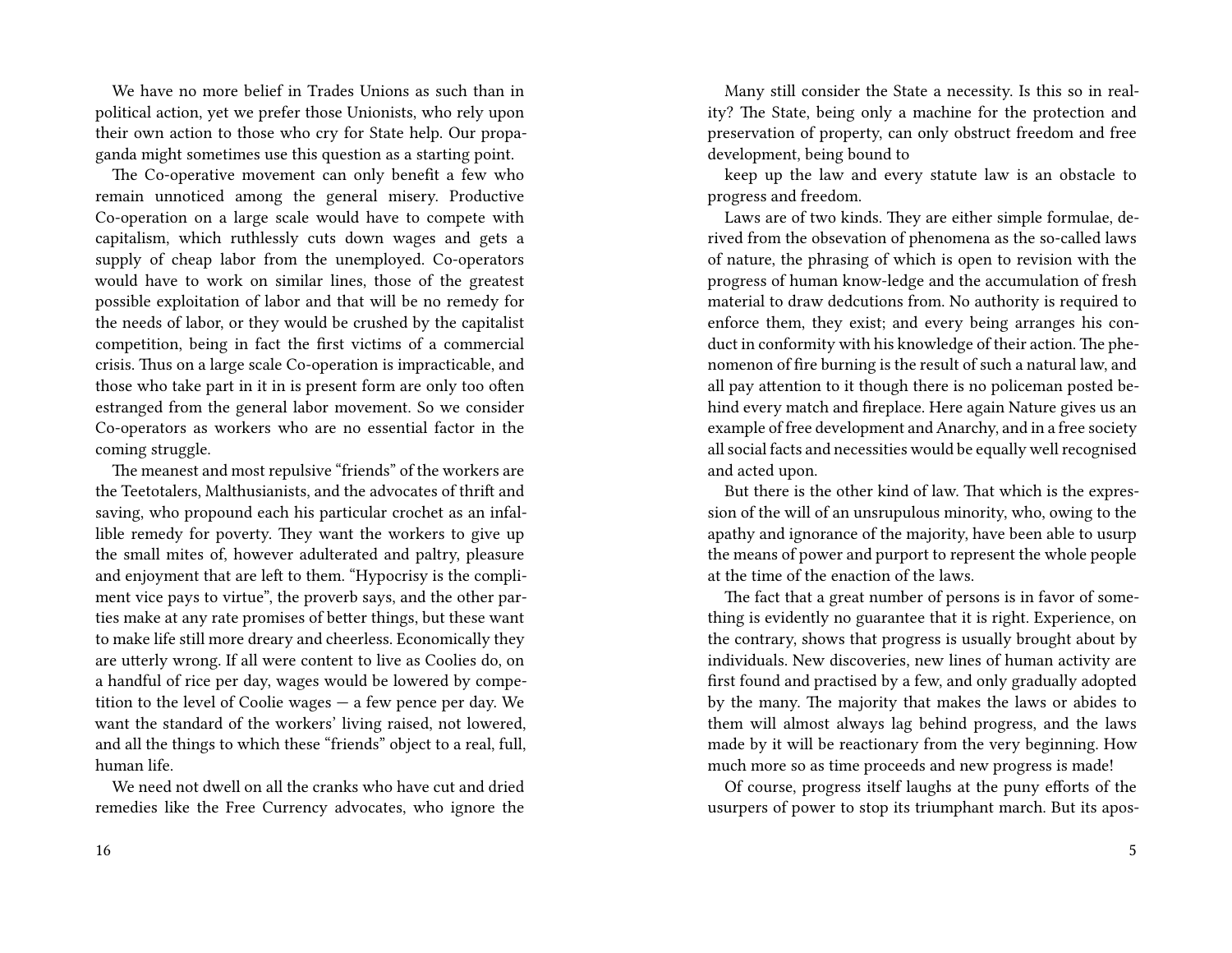tles and advocates have to suffer much and severely for the enthusiasm and the hope that is within them. Prison and often death itself is their doom; the penalty for having raised the standard of revolt against authority and law, the embodiment of the spirit of oppression.

And the very makers of these laws are forced to admit that their work is useless. Is not the continuous manufacture of new laws going on in the Parliaments of all countries throughout the greater part of this century, and in England for many centuries, a proof of the fact that laws never satisfy anybody, not even those who make them. They know, however, that their legislating is mere mockery and hypocrisy, having no other object but to make the people believe that something is being done for them, and that the public interest is well looked after. The people obey all these laws, whilst the State, in the alleged interest of all, in reality in the interest of the property owners and of its own power, violates them all and commits numberless crimes — which are glorified as deeds of valor committed in the interest of civilisation.

This principle, kept in the background in time of peace, is paraded before the eyes of the people in time of war. A trading company acquiring so-called "rights" in some savage territory, plunders and provokes the natives until they return force by force. Then the State steps in, in the pretended interest of religion and civilisation, slaughters them and annexes their land. The greater the slaughter, the greater the glory for these "heroic" pioneers. Or it may be in a war on a greater scale with a European State, when the workers of one country are let loose against those of another, to murder, plunder and burn homes and villages, and perform such like patriotic deeds of valor and chivalry.

We Anarchists are internationalists, we acknowledge no distinction of nationality or color. The workers of all countries suffer as we do here, and our comrades have everywhere to fight the same battle for freedom and justice. The capitalists

or not at all. For what is really impracticable are not full measures, but those half- hearted measures — so-called reforms which pretend to do away with a part of the existing misery, whilst the root remains intact and makes the whole reform futile and useless.

These then are our means of propaganda, and we trust they are manifold enough to allow everybody full scope for his energies who chooses his place amongst us. The leading idea of our propaganda must always be defiance and destruction of the principle of authority in all its forms and disguises — full scope for freedom, the basis and condition of all human development and progress.

In conclusion, let us consider briefly the remedies proposed by the other parties — useless as they are, as the ever-increasing misery around us abundantly shows.

The State Socialist parties, apart from a few Socialists pure and simple who, if they were true to the foundations of their opinions, would come over to us, have of late become entirely parties for advocating political action. They believe in sending the right man to Parliament, and we have the choice between the chosen of the I.L.P., of the Fabians, and of the S.D.F. We do not consider their minor differences: what is the principle of political action worth? — is the question we ask. It is intended to bring about these social changes. Some palliatives may be adopted, but the system will continue to exist; for these labor parties make the workers believe in constitutional means, in the leadership and worship of men; in short, they destroy their self-reliance and self-respect, and do for them that which religion does — make them expect everything from others, nothing from themselves. The history of the labor movement in Europe and America shows the greater these parties become the less advanced their leaders grow and the less is achieved by these bulky, cast-iron organisations with no room for freedom left in them.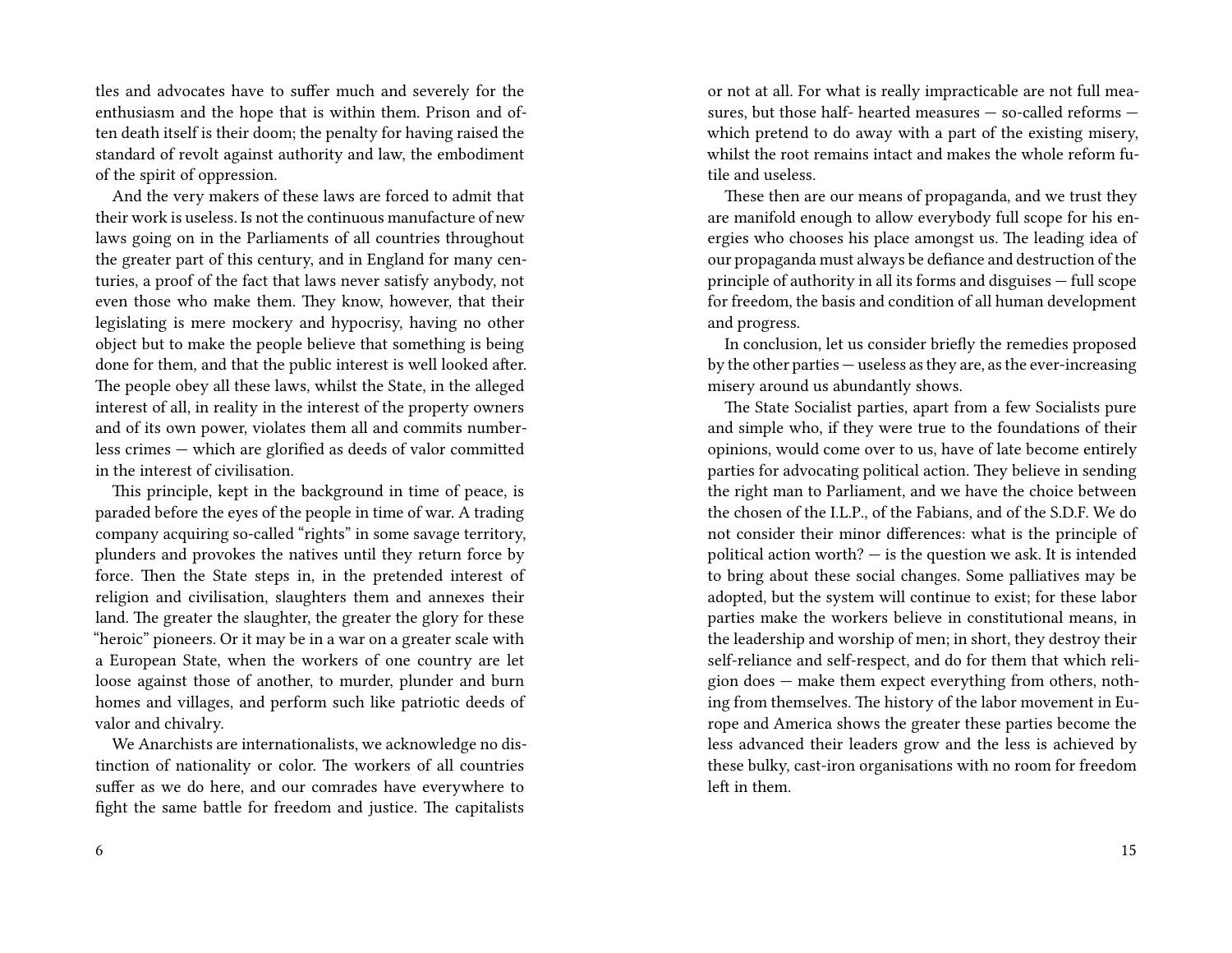We do not therefore discourage workingmen from organisation, but such organisations could only be free groups of men and women with the same aims for identical purposes, disbanding when the object in view is achieved.

This brings us to the question of the advisability of Anarchists to join Trade Unions, not the question of the membership of Unions which may be a necessity for them as the case stands, but the question of propaganda in them. Anarchists do not wish to isolate themselves and Unions may be useful as a place to meet their fellow workers. But whether Unions should be formed by Anarchists is entirely dependent on the particular case. For we do not consider Trades Unionism as at present constituted as a serious force to overthrow the system, but only as a means to get a little better provision for the workers under the present conditions. Therefore they cannot be carried on without dealing with immediate so-called practical questions, which are never settled without compromises, as all members are not Anarchists.

In Unions the General Strike might form a proper subject to start the propaganda, and such a strike, though in itself not effective as a remedy, would probably bring about revolutionary situations which would advance the march of events in an unprecedented way. To speak plainly, we advocate the General Strike as a means to set the ball rolling: who knows whether it may not lead to the Social Revolution, which we all desire as the only thing that can help us.

The Social Revolution, as we conceive it, would consist in the paralysation of all existing authoritarian institutions and organisations, the prevention of new organisations of this character, the expropriation of the present exploiters of labor, and in the rearrangement of relations between men on the basis of voluntary agreements. This will appear to some to be rather a large program, but logical thinking will convince them of the fact that every one of these points is the necessary consequence of the others, and that they can only be carried out altogether,

are internationally unanimous in persecuting the defenders of freedom and in fleecing the workers. Even England is brought more and more under the sway of a continental police system, the dangers of which the British masses do not see at present, as it is used chiefly against friendless foreign refugees. They are regardless fo the fact that it is but the forerunner of an attack on their own liberties.

The workers as a rule are filled with an unreasoning dislike to the workers of other countries, whom their masters have succeeded in representing to them as their natural enemies, and herein lies one of the main sources of the strength of the capitalist system; a strength which has no other foundation than the weakness and helplessness of the people. It is in the interests of all governments to uphold patriotism, to have their own people ready to fly at the throats of their fellow workers of other nationalities whenever it suits the interests of the employers to open up new markets, or draw the attention of the people away from the contemplation of their own misery, which might drive them to revolt.

Patriotism and religion have always been the first and last refuges and strongholds of scoudrels. The meek and lowly servants of the one blessing  $-$  in the name of their God  $-$  the infamies committed for the sake of the other, and cursing in the same name the deeds they just now blessed if committed by the enemy.

Religion is mankind's greatest curse! It is absurd to expect that science, in the few years that the State and the priests have left it to a certain extent alone — the stakeor the prison has been too often the reward of its pioneers — should have discovered everything. It would not be worth living in a world where everything had been discovered, analysed and registered. One fact is certain: all so-called religions are the products of human ignorance, mere phantastical efforts of barbarous people to reason out matters which they could not possibly understand without some knowledge of science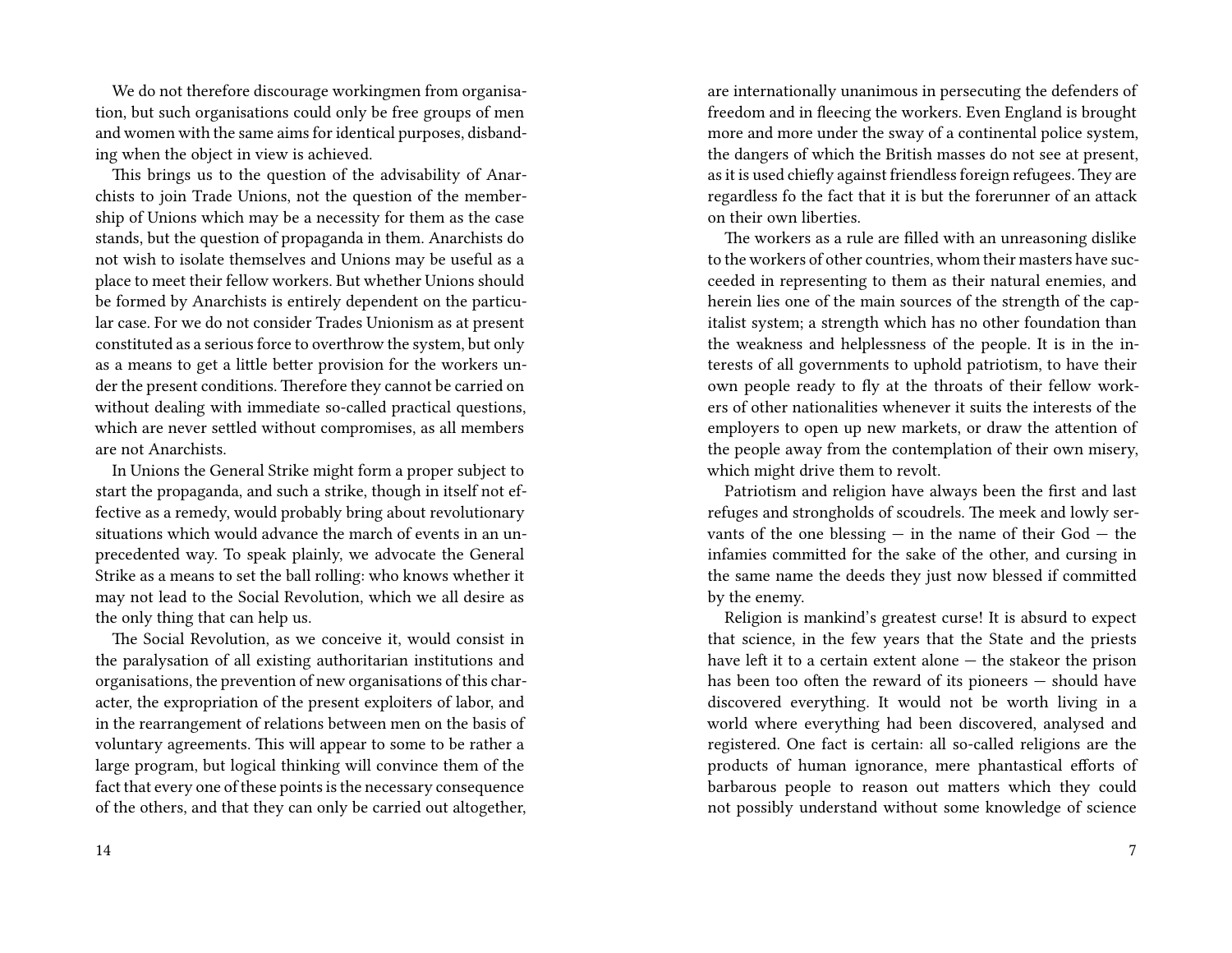and scientific methods. The opinion of a savage on the power that works a steam engine, or produces the electric light, is evidently worthless and could be refuted by anyone possessing elementary knowledge. In the same worthless way our forefathers, savages also, reasoned about the phenomena of nature, and came to the naive conclusion that somebody behind the curtains of the sky pulled the strings. This supposed individual they called God and the organic force of man the soul, and endowed it with a separate entity, although that organic force does not possess any more separate entity than that working a clock or a steam hammer. A dim consciousness of this has permeated the mind of most in spite of the fact that religion has been bolstered up by all the forces of authority, because it teaches submission to the law, and as a reward gives cheques drawn on the bank of heaven, which are not more likely to be met than the politician's promises of what he will do when he is returned for Parliament. Religion is the most deadly enemy to human progress. It has always been used to poison the mind and deaden the judgment of the young, thus making grown up people accept all its absurdities because they are familiarised with them in their youth.

Unfortunately, religion is not kept out of the labor movement. Priests and parsons, who should be a horror to mankind, as their presence adds an additional element of corruption, sneak into it, and labor politicians use their services as the Liberals and Tories do. There is actually in existence a body of persons who prostitute the noble word "Labor" by coupling it with the disgusting word "Church", forming the "Labor Church", which is looked upon favorably by most of the prominent labor leaders. Why not start a "Labor Police"?

tions. Every person is likely to be open to a different kind of argument, so propaganda cannot be diversified enough if we want to touch all. We want it to pervade and penetrate all the utterances of life, social and political, domestic and artistic, educational and recreational. There should be propaganda by word and action, the platform and the press, the street corner, the workshop, and the domestic circle, acts of revolt, and the example of our own lives as free men. Those who agree with each other may co-operate; otherwise they should prefer to work each on his own lines to trying to persuade one the other of the superiority of his own method.

Organisation arises from the conciousness that, for a certain purpose, the co-operation of several forces is necessary. When this purpose is achieved the necessity for co-operation has ceased, and each force reassumes its previous independence, ready for other co-operation and combination if necessary. This is organisation in the Anarchist sense  $-$  ever varying, or, if necessary, continuous combinations of the elements that are considered to be the most suitable for the particular purpose on hand, and refers not only to the economical and industrial relations between man and man, but also to the sexual relations between man and woman, without which a harmonious social life is impossible.

These views differ immensely from those held by the believers in authority, who advocate permanent organisations with chiefs or councils elected by the majority, and who put all their trust in these institutions. The more they centralise these organisations and introduce stringent rules and regulations to preserve order and discipline, the more they will fail to achieve their object. In such organisations we see only obstacles to the free initiative and action of individuals, hot-beds of ambition, self seeking and rotten beliefs in authority etc. That means, we see in them agents of reaction to keep the people in continued ignorance of their own interests.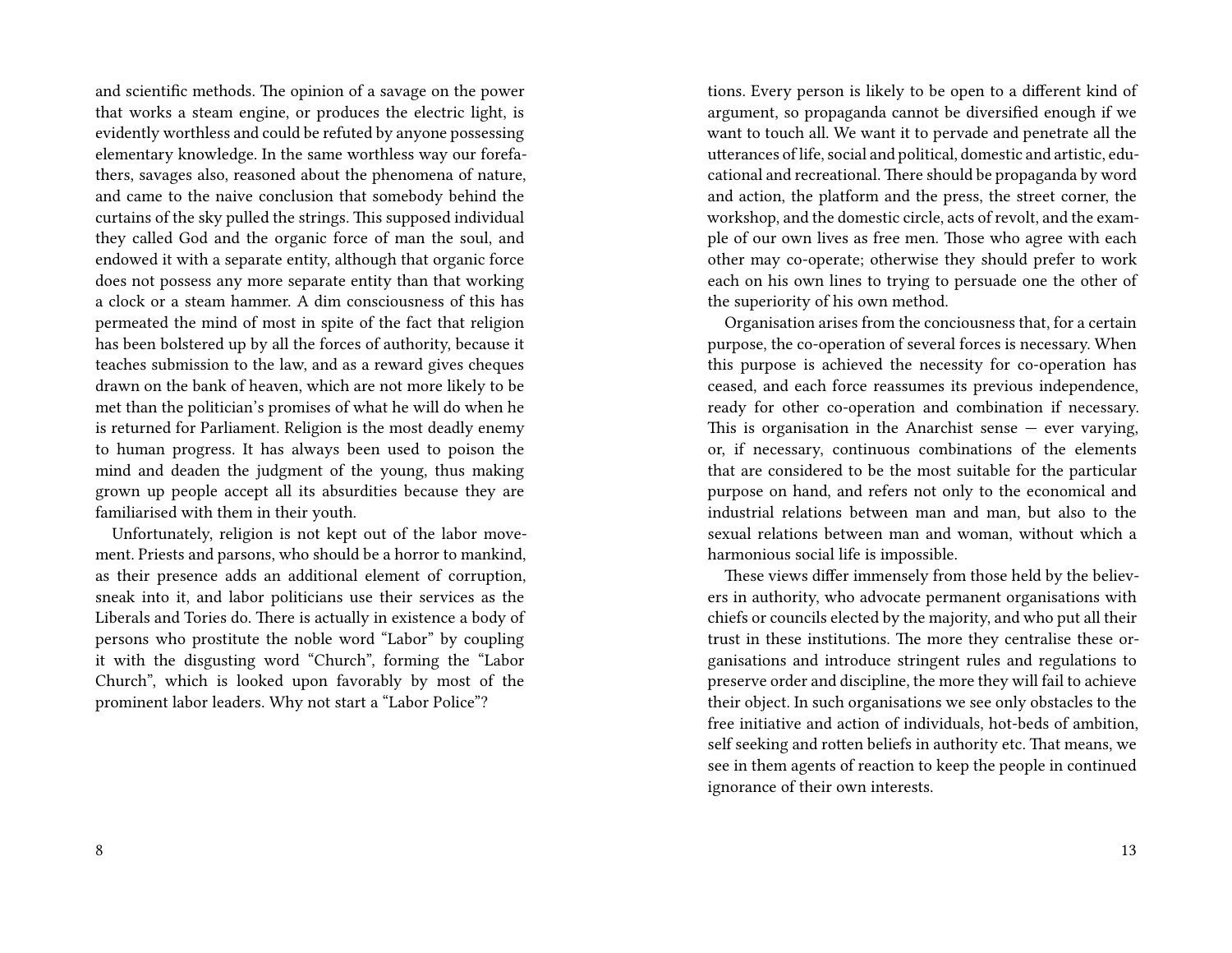tered, simply to rob them, who are overjoyed at the butchery of the Chinese War, which will enable them to make fresh profit, who are slowly starving and killing the millions of workers, whose lives are shortened by overwork, adulterated food, and overcrowding slums. These people have, in our eyes, no voice when the question of humanity is considered. They may abuse and insult us just as they like. The worst thing that could happen to us, indeed, would be to win their approbation, to be petted by them as the respectable labor politicians are.

Some well-meaning, but rather weak-minded people too, are misled by these cries. To these we say come and study our movement and gain a knowledge of its history and personalities, and you will find that every act of revolt is but a reply to a hundred, nay, a thousand villianeous crimes committed by the governing classes against us and against the workers in general. You will find that those who did these acts were the very best, the most human, unselfish, self-sacrificing of our comrades, who threw their lives away, meeting death or imprisonment in the hope that their acts would sow the seed of revolt, that they might show the way and wake an echo, by their deeds of rebellion, in the victims of the present system.

With the specific mode of action of anyone we have nothing to do. Anarchists advocate the propagation of their ideas by all means that lead to that end, and everyone is the best judge of his own actions. No one is required to do anything that is against his own inclination. Experience is in this as in other matters the best teacher, and the necessary experience can only be gained through entire freedom of action.

Thus the means which we would adopt embrace all that furthers our cause, and exclude all that will damage it. The decision of what is good or harmful must be left to persons or groups who choose to work together.

Nothing is more contrary to the real spirit of Anarchy than uniformity and intolerance. Freedom of development implies difference of development, hence difference of ideas and ac-

We are  $A$ theists<sup>1</sup> and believe that man cannot be free if he does not shake off the fetters of the authority of the absurd as well as those of every other authority. Authority assumes numerous shapes and disguises, and it will take a long period of development under freedom to get rid of all. To do this two things are wanted, to rid ourselves of all superstition and to root out the stronghold of all authority, the State.

We shall be asked what we intend to put in place of the State. We reply, "Nothing whatever!" The State is simply an obstacle to progress; this obstacle once removed we do not want to erect a fresh obstruction.

In this we differ essentially from the various schools of State Socialists, who either want to transform the present State into a benevolent public-spirited institution (just as easy as to transform a wolf into a lamb), or to create a new centralised organisation for the regulation of all production and consumption, the so-called Socialist society. In reality this is only the old State in disguise, with enormously strengthened powers. It would interfere with everything and would be the essence of tyranny and slavery, if it could be brought about. But, thanks to the tendency of the ways and means of production — which will lead to Anarchy — it cannot.

But whilst State Socialism is impracticable as a system of real Socialism, it is indeed possible if its advocates had their way, that all matters of general interest and more and more of private interest too would pass under the control of the State; whether it be a little more democratised or not, it does not matter, for we reject Democracy as well as Absolutism. Authority is equally hateful to us whether exercised by many, or by few,

 $1$ . This open statement of our convictions does not imply any spirit of persecution on our part against those who believe in the absurdities of the different religions. Persecution is essential to authority and religion, and fatal to freedom; we should destroy the basis of our own hopes and ideals, if we were ever carried away by the spirit of persecution, bigotry and intolerance, which is so commonly raised against us.